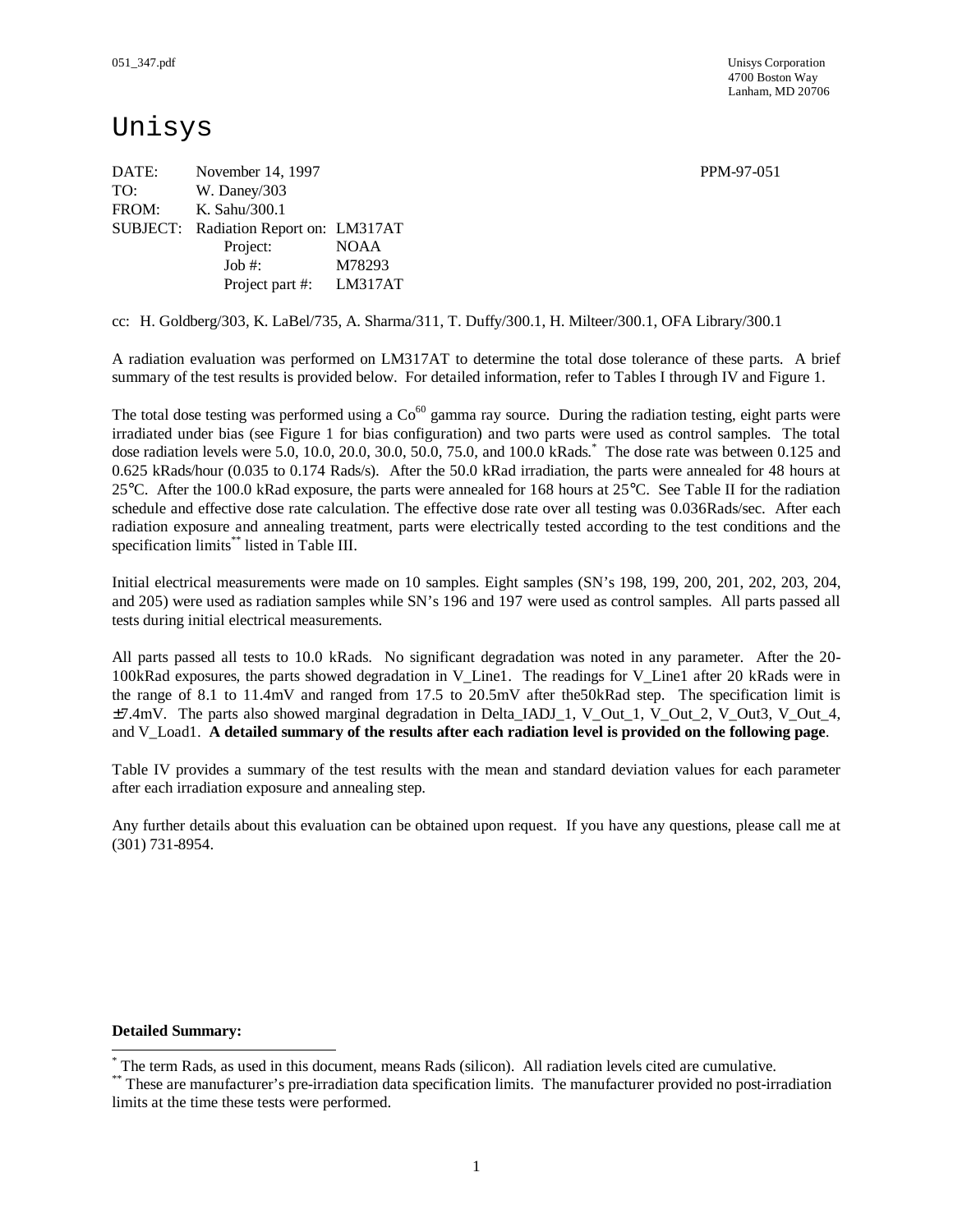After the 20.0 kRad irradiation, four parts marginally exceeded the specification limit of 1.270 for V\_Out\_3 with readings in the range of 1.271 to 1.278V. Three parts marginally exceeded the specification limit of 1.270 for V\_Out\_4 with readings in the range of 1.274 to 1.277V. All parts exceeded the specification limit of 7.4V for V\_Line1 with readings in the range of 8.1 to 11.4mV. **All parts passed all other tests.**

After the 30.0 kRad irradiation, all but one part marginally exceeded the specification limit for V\_Out\_3 with readings in the range of 1.271 to 1.286V. Six parts marginally exceeded the specification limit for V\_Out\_4 with readings in the range of 1.272 to 1.285V. All parts exceeded the specification limit for V\_Line1 with readings in the range of 11.5 to 16.5mV. **All parts passed all other tests.**

After the 50.0 kRad irradiation, SN 205 marginally exceeded the specification limit of 5.00V for Delta IADJ\_1 with a reading of 5.16V. SN's 198 and 203 marginally exceeded the specification limit of 1.270 for V\_Out\_2 with readings of 1.273 and 1.272V respectively. All parts marginally exceeded the specification limit for V\_Out\_3 with readings in the range of 1.274 to 1.294V. All parts marginally exceeded the specification limit for V\_Out\_4 with readings in the range of 1.272 to 1.292V. All parts exceeded the specification limit for V\_Line1 with readings in the range of 17.5 to 20.5mV. **All parts passed all other tests.**

After the 75.0 kRad irradiation, five parts marginally exceeded the specification limit for Delta\_IADJ\_1 with readings in the range of 5.31 to 5.47V. Five parts marginally exceeded the specification limit of 1.270 for V\_Out\_1 with readings in the range of 1.272 to 1.280V. Six parts marginally exceeded the specification limit for V\_Out\_2 with readings in the range of 1.277 to 1.285V. All parts marginally exceeded the specification limit for V\_Out\_3 with readings in the range of  $1.286$  to  $1.312V$ . All parts marginally exceeded the specification limit for V Out  $4$ with readings in the range of 1.285 to 1.309V. All parts exceeded the specification limit for V Line1 with all readings greater than 20.5mV. **All parts passed all other tests.**

After the 100.0 kRad irradiation, all parts marginally exceeded the specification limit for Delta\_IADJ\_1 with readings in the range of 5.47 to 6.41V. SN's 201 and 204 fell below the specification limit of 1.225V for V\_Out\_1 with readings of 1.102 and 1.192V respectively. SN's 201 and 204 fell below the specification limit of 1.225V for V\_Out\_2 with readings of 1.210 and 1.201V respectively. Six parts marginally exceeded the specification limit for V\_Out\_3 with readings in the range of 1.273 to 1.301V. Six parts marginally exceeded the specification limit for V\_Out\_4 with readings in the range of 1.271 to 1.299V. All parts exceeded the specification limit for V\_Line1 with all readings greater than 20.5mV. **All parts passed all other tests.**

After annealing the parts for 168 hours at  $25^{\circ}$ C, the parts showed no significant recovery in any parameter.

Table IV provides a summary of the test results with the mean and standard deviation values for each parameter after each irradiation exposure and annealing step.

Any further details about this evaluation can be obtained upon request. If you have any questions, please call me at (301) 731-8954.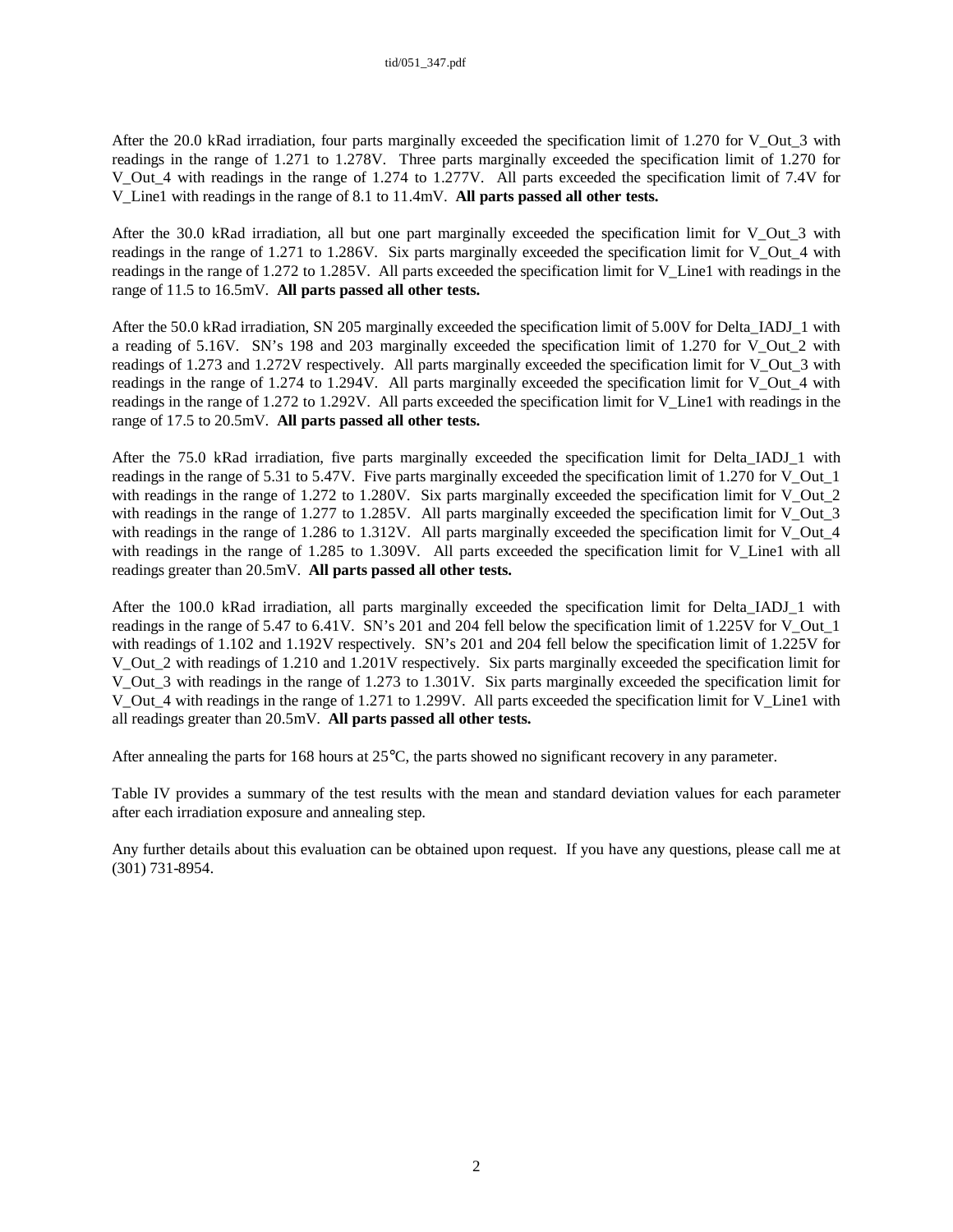### \_\_\_\_\_\_\_\_\_\_\_\_\_\_\_\_\_\_\_\_\_\_\_\_\_\_\_\_\_\_\_\_\_\_\_\_\_\_\_\_\_\_\_\_\_\_\_\_\_\_\_\_\_\_\_\_\_\_\_\_\_\_\_\_\_\_\_\_\_\_\_\_\_\_\_\_\_\_\_\_\_\_\_\_\_\_\_\_\_\_\_\_ ADVISORY ON THE USE OF THIS DOCUMENT

The information contained in this document has been developed solely for the purpose of providing general guidance to employees of the Goddard Space Flight Center (GSFC). This document may be distributed outside GSFC only as a courtesy to other government agencies and contractors. Any distribution of this document, or application or use of the information contained herein, is expressly conditional upon, and is subject to, the following understandings and limitations:

(a) The information was developed for general guidance only and is subject to change at any time;

(b) The information was developed under unique GSFC laboratory conditions that may differ substantially from outside conditions;

(c) GSFC does not warrant the accuracy of the information when applied or used under other than unique GSFC laboratory conditions;

(d) The information should not be construed as a representation of product performance by either GSFC or the manufacturer;

(e) Neither the United States government nor any person acting on behalf of the United States government assumes any liability resulting from the application or use of the information.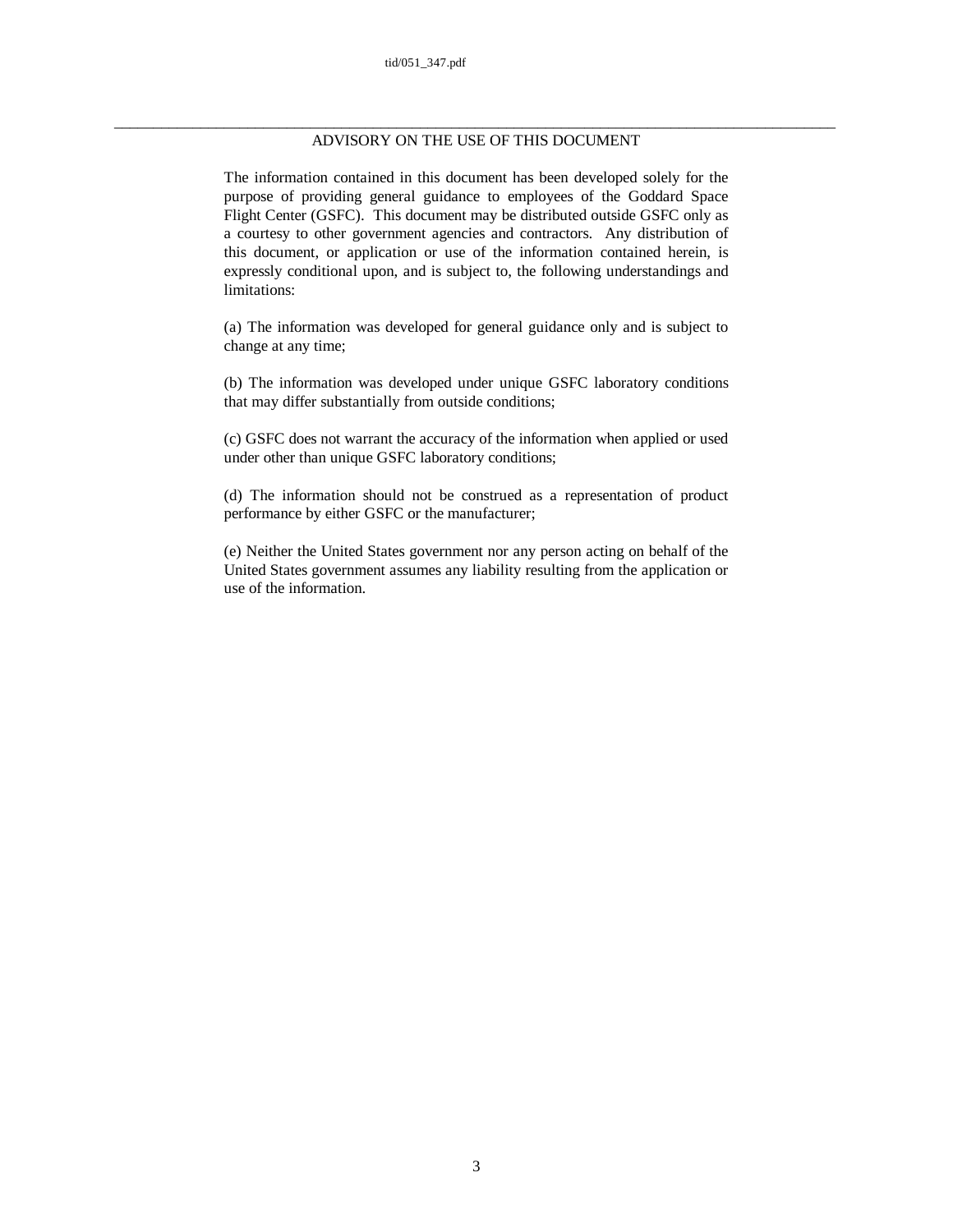### tid/051\_347.pdf

### Figure 1. Radiation Bias Circuit for LM317AT

 $V_{\text{IN}}$ 

⊡

þ  $\vee_{\mathsf{IN}}$ 



Notes:

- 1.  $V_{IN} = 35.0V \pm 0.5V$  DC.
- 2.  $V_{OUT} = 26.8V \pm 0.5V$  DC.
- 3. Resistor 1 is  $240\Omega \pm 5\%$ ,  $\frac{1}{2}$  W.
- 4. Resistor 2 is  $5.0\text{k}\Omega \pm 5\%$ ,  $\frac{1}{2}$  W.
- 5. Capacitor 1 is 0.1μf.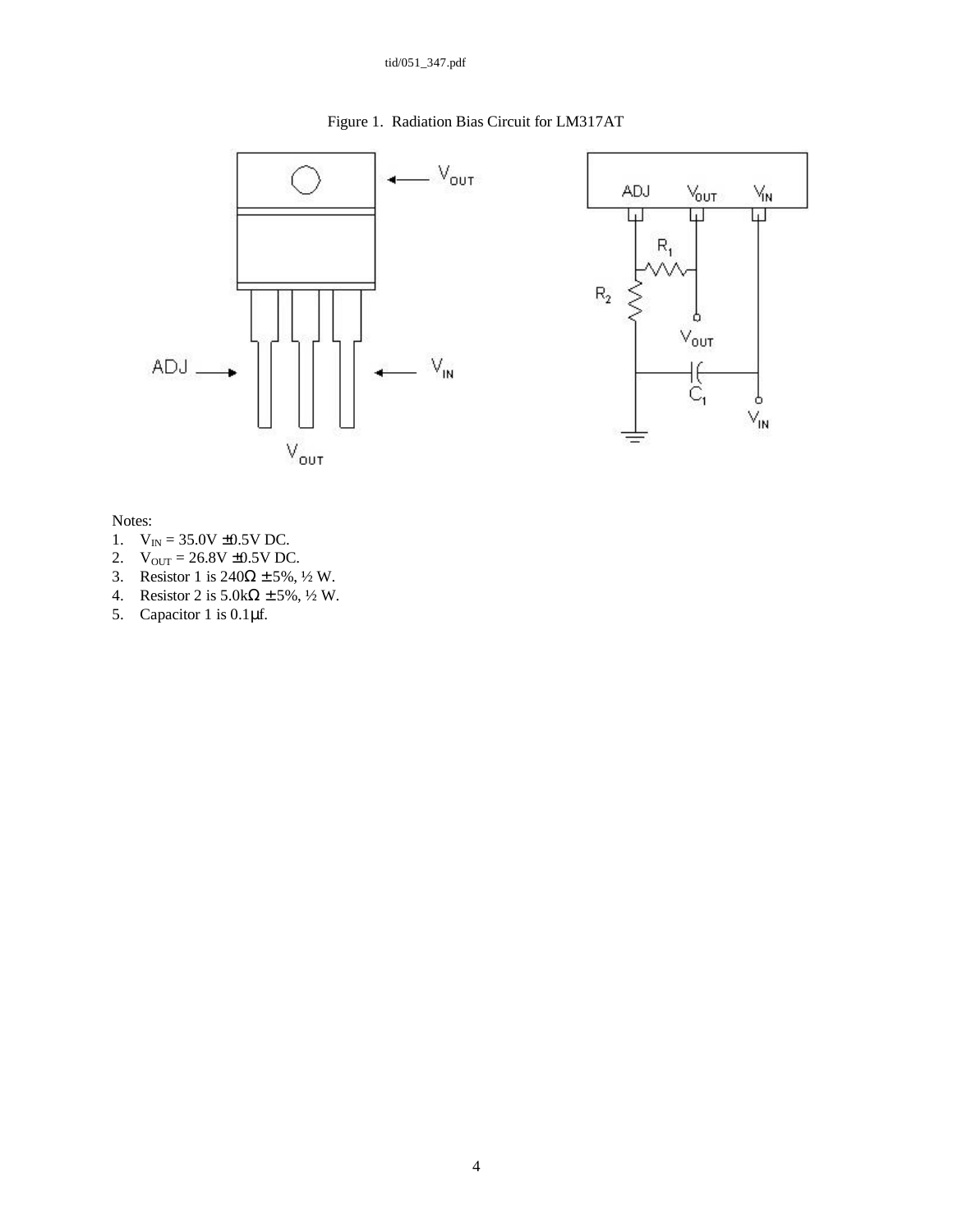| Generic Part Number:                 | LM317AT                                    |
|--------------------------------------|--------------------------------------------|
| <b>NOAA Part Number</b>              | LM317AT                                    |
| Charge Number:                       | M78293                                     |
| Manufacturer:                        | National Semiconductor                     |
| Lot Date Code (LDC):                 | M73BL                                      |
| <b>Quantity Tested:</b>              | 10                                         |
| Serial Number of Control Samples:    | 196, 197                                   |
| Serial Numbers of Radiation Samples: | 198, 199, 200, 201, 202, 203, 204, and 205 |
| <b>Part Function:</b>                | 3 Terminal Adjustable Regulator            |
| Part Technology:                     | Bipolar                                    |
| Package Style:                       | TO-220                                     |
| Test Equipment:                      | A540                                       |
| Test Engineer:                       | D. Davis                                   |

### TABLE I. Part Information

• The manufacturer for this part guaranteed no radiation tolerance/hardness.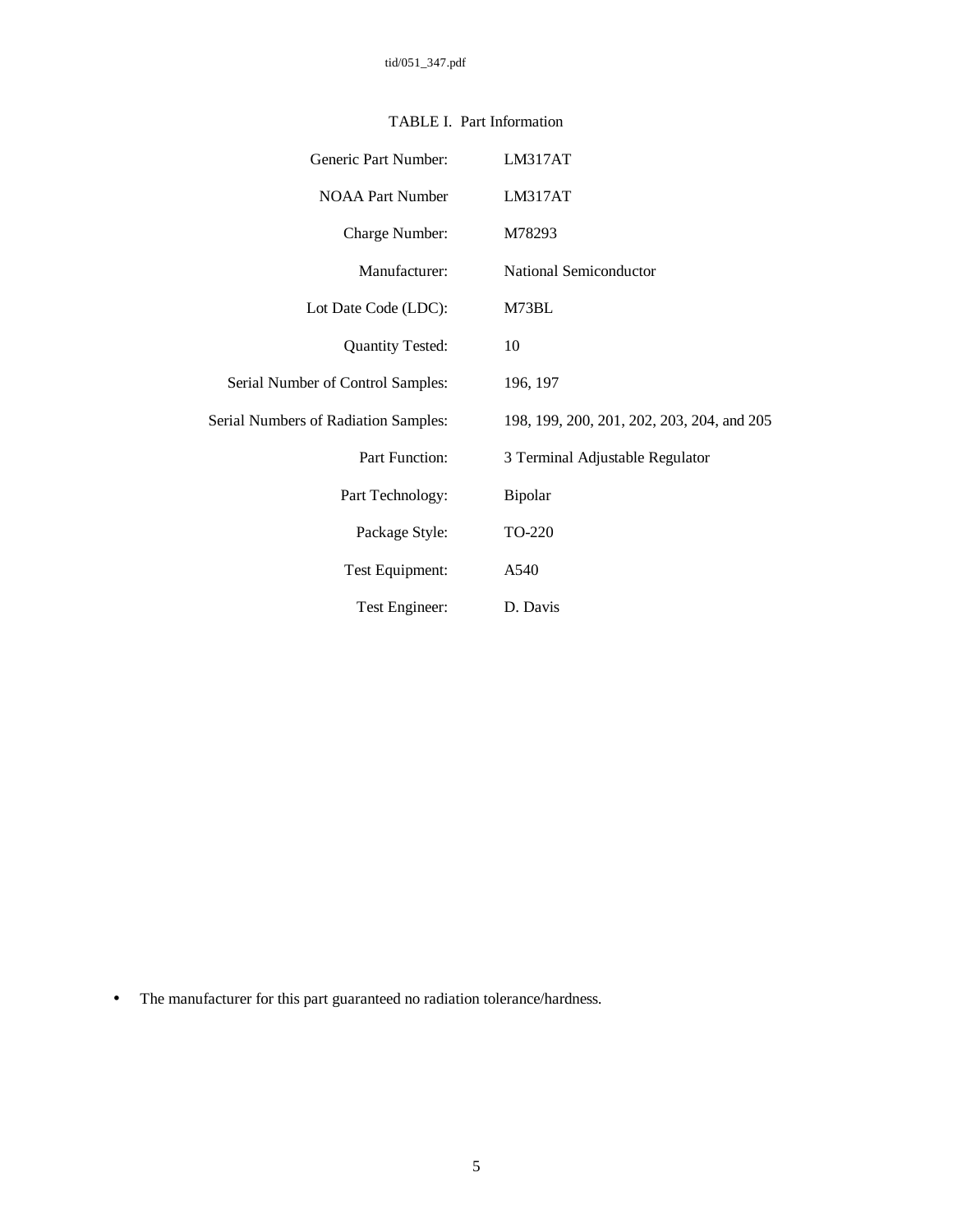|                 | TABLE II. Radiation Schedule for LM317AT                                                                           |  |
|-----------------|--------------------------------------------------------------------------------------------------------------------|--|
|                 |                                                                                                                    |  |
|                 |                                                                                                                    |  |
|                 |                                                                                                                    |  |
|                 |                                                                                                                    |  |
|                 |                                                                                                                    |  |
|                 |                                                                                                                    |  |
|                 |                                                                                                                    |  |
|                 |                                                                                                                    |  |
|                 |                                                                                                                    |  |
|                 |                                                                                                                    |  |
|                 |                                                                                                                    |  |
|                 |                                                                                                                    |  |
|                 |                                                                                                                    |  |
|                 |                                                                                                                    |  |
|                 |                                                                                                                    |  |
|                 |                                                                                                                    |  |
|                 |                                                                                                                    |  |
|                 |                                                                                                                    |  |
|                 | Effective Dose Rate = 100,000 RADS/32 DAYS=130.2 RADS/HOUR=0.036 RADS/SEC                                          |  |
| annealing step. | The effective dose rate is lower than that of the individual radiation steps as it takes into account the interim- |  |

The time gap between the 20 and 30 kRad steps was due to a repair of the ATE.

PARTS WERE IRRADIATED AND ANNEALED UNDER BIAS, SEE FIGURE 1.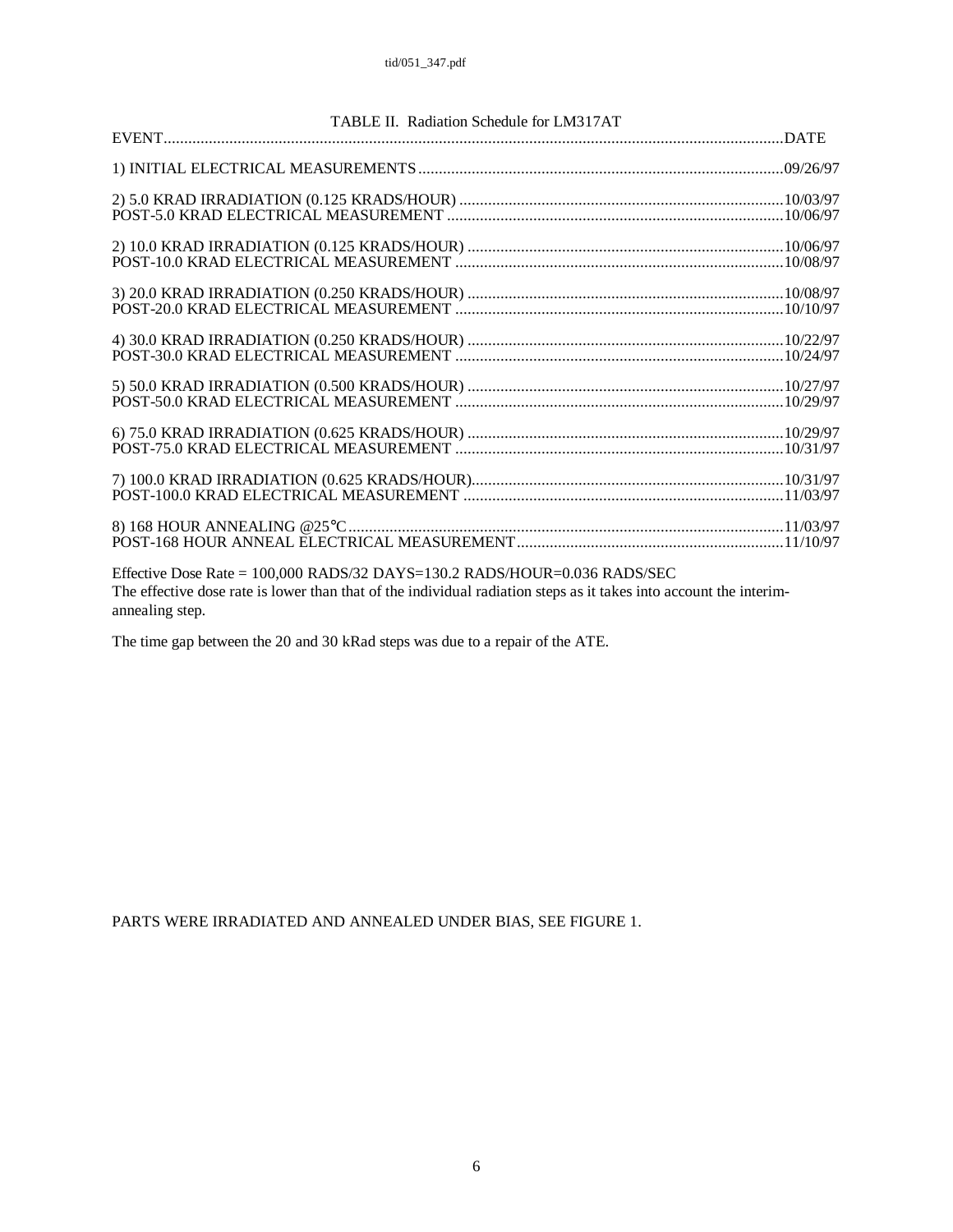| <b>Test</b>    |                |   |                                                                                                           | Spec.   | Lim.       |
|----------------|----------------|---|-----------------------------------------------------------------------------------------------------------|---------|------------|
| #              | Parameter      |   | <b>Units Test Conditions /2</b>                                                                           | min     | max        |
| $\mathbf{1}$   | $IQ_3V$        |   | $mA (V_{IN} - V_{OUT}) = 3V$                                                                              | 0.0     | <b>3.0</b> |
| $\overline{2}$ | <b>IQ 13V</b>  |   | $mA (V_{IN} - V_{OUT}) = 13V$                                                                             | 0.0     | <b>3.0</b> |
| $\mathbf{3}$   | $IQ_40V$       |   | $mA (V_{IN} - V_{OUT}) = 40V$                                                                             | 0.0     | 5.0        |
| $\overline{4}$ | <b>IADJ 3V</b> | m |                                                                                                           | -100    | <b>100</b> |
| 5              | IADJ 40V       | m |                                                                                                           | -100    | <b>100</b> |
| 6              | Delta IADJ 1   |   | $m\approx 3V \mathbf{E}(V_{IN}-V_{OUT}) \mathbf{E}40V$                                                    | -5.0    | 5.0        |
|                |                |   | 10mA $\mathbf{E}\mathbf{I}_{\text{OUT}}\mathbf{\mathbf{\mathbb{E}}}\mathbf{I}_{\text{MAX}}$               |         |            |
| $\overline{7}$ | $V_$ Out $_1$  |   | $V$  3V £(V <sub>IN</sub> – V <sub>OUT</sub> ) £40V                                                       | 1.225   | 1.270      |
| 8              | $V_$ Out $_2$  |   | $\overline{\text{V}}$ 10mA £I <sub>OUT</sub> £I <sub>MAX</sub>                                            | 1.225   | 1.270      |
| 9              | V Out 3        |   | $\overline{\mathbf{V}}$ P £P <sub>MAX</sub>                                                               | 1.225   | 1.270      |
| 10             | V Out 4        | V |                                                                                                           | 1.225   | 1.270      |
| 11             | V Line1        |   | mV 3V $\mathbf{\mathfrak{L}}(\mathbf{V}_{\text{IN}} - \mathbf{V}_{\text{OUT}}) \mathbf{\mathfrak{L}}$ 40V | $-7.4$  | 7.4        |
| 12             | V Load1        |   | $mV 10mA \mathbf{E}I_{\text{OUT}} \mathbf{E}I_{\text{MAX}}$                                               | $-12.5$ | 12.5       |
| 13             | V Load2        |   | $mV 10mA \mathbf{E}I_{\text{OUT}} \mathbf{E}I_{\text{MAX}}$                                               | $-12.5$ | 12.5       |

### Table III. Electrical Characteristics of LM317AT /1

Note:

1/ These are the manufacturer's non-irradiated data sheet specification limits. The manufacturer provided no postirradiation limits at the time the tests were performed.

 $2/V_{\text{IN}} - V_{\text{OUT}} = 5V$  and  $I_{\text{OUT}} = 10 \text{mA}$  unless otherwise specified.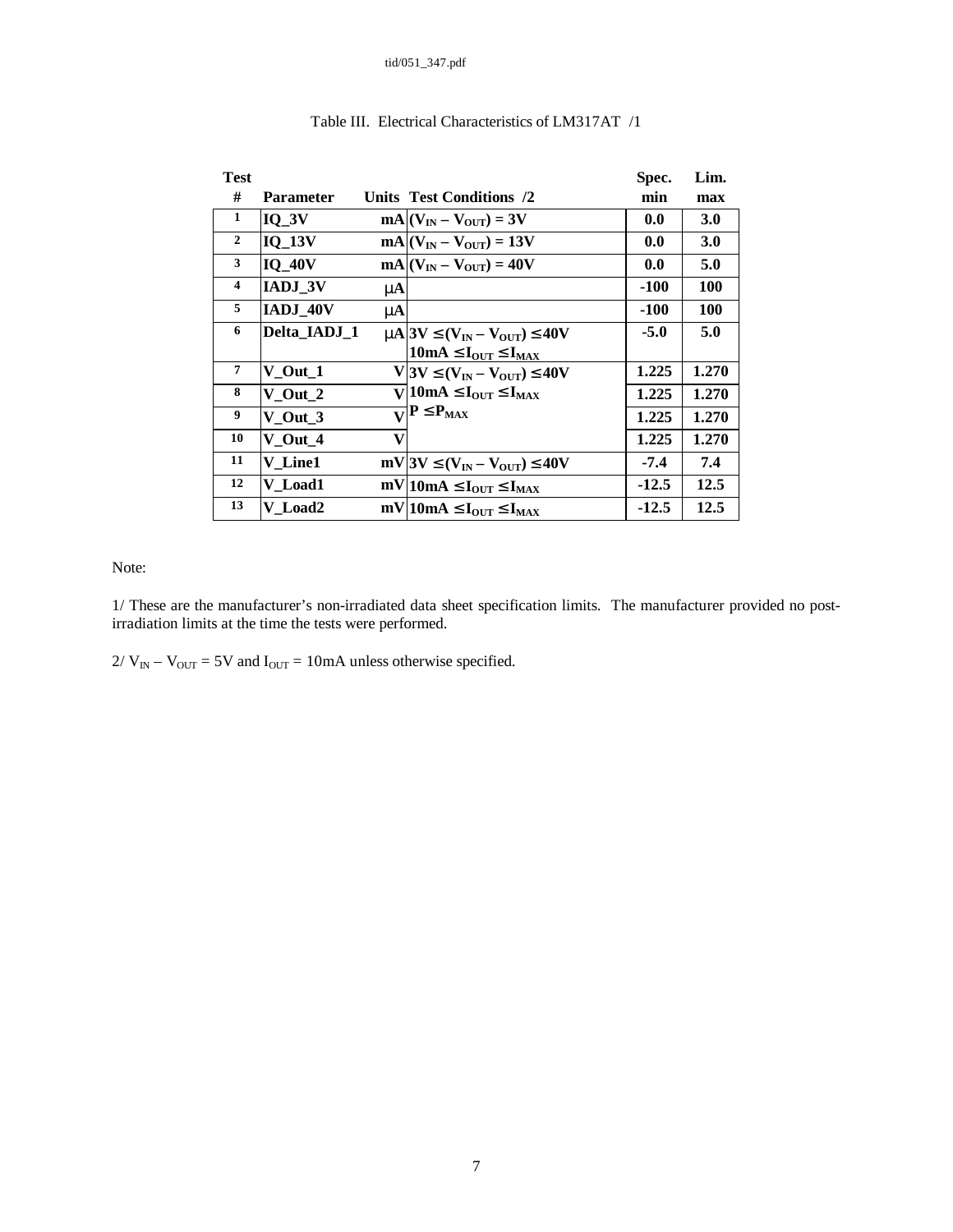|              |                     |              |         |                 |         |                | <b>Total Dose Exposure (kRads)</b> |       |         |       |         |       |         |       |              | <b>Annealing</b> |         |       |         |       |                          |       |
|--------------|---------------------|--------------|---------|-----------------|---------|----------------|------------------------------------|-------|---------|-------|---------|-------|---------|-------|--------------|------------------|---------|-------|---------|-------|--------------------------|-------|
|              |                     |              |         |                 |         | <b>Initial</b> | 5.0<br>10.0                        |       |         |       | 20.0    | 30.0  |         |       | 75.0<br>50.0 |                  |         |       | 100.0   |       | 168 hours                |       |
| <b>Test</b>  |                     |              |         | Spec. Lim. $/2$ |         |                |                                    |       |         |       |         |       |         |       |              |                  |         |       |         |       | @25 $\mathrm{^{\circ}C}$ |       |
| #            | <b>Parameters</b>   | <b>Units</b> | min     | max             | mean    | sd             | mean                               | sd    | mean    | sd    | mean    | sd    | mean    | sd    | mean         | sd               | mean    | sd    | mean    | sd    | mean                     | sd    |
| 1            | $IQ_3V$             | mA           | 0.0     | 3.0             | 0.32    | 0.01           | 0.32                               | 0.01  | 0.32    | 0.01  | 0.32    | 0.01  | 0.31    | 0.01  | 0.30         | 0.01             | 0.28    | 0.01  | 0.27    | 0.01  | 0.27                     | 0.01  |
| $\mathbf{2}$ | $IQ_13V$            | mA           | 0.0     | 3.0             | 2.46    | 0.05           | 2.17                               | 0.11  | 2.19    | 0.11  | 1.71    | 0.07  | 1.38    | 0.09  | 1.06         | 0.11             | 0.93    | 0.15  | 0.68    | 0.10  | 0.58                     | 0.05  |
| 3            | $IQ_40V$            | mA           | 0.0     | 5.0             | 4.53    | 0.07           | 4.21                               | 0.10  | 4.25    | 0.10  | 3.91    | 0.06  | 3.60    | 0.10  | 3.26         | 0.14             | 3.14    | 0.16  | 2.77    | 0.22  | 2.51                     | 0.14  |
| 4            | IADJ 3V             | mA           | $-100$  | 100             | $-49$   | 0.6            | $-50$                              | 0.5   | $-50$   | 0.6   | $-51$   | 0.5   | $-50$   | 0.06  | -49          | 0.7              | $-50$   | 0.9   | $-47$   | 1.8   | $-45$                    | 1.3   |
| 5.           | IADJ 40V            | m            | $-100$  | 100             | $-53$   | 0.7            | $-53$                              | 0.9   | $-53$   | 0.9   | $-53$   | 0.5   | $-54$   | 0.5   | $-54$        | 0.8              | $-55$   | 0.9   | $-53$   | 1.6   | $-51$                    | 1.0   |
| 6            | <b>Delta IADJ 1</b> | m            | $-5.0$  | 5.0             | 3.30    | 0.05           | 3.34                               | 0.08  | 3.54    | 0.11  | 2.85    | 0.07  | 4.07    | 0.19  | 4.62         | 0.27             | 5.11    | 0.30  | 5.81    | 0.29  | 5.59                     | 0.27  |
| 7            | $V_$ Out $_1$       |              | 1.225   | 1.270           | 1.249   | 0.005          | 1.252                              | 0.004 | 1.260   | 0.004 | 1.259   | 0.004 | 1.262   | 0.005 | 1.262        | 0.008            | 1.269   | 0.010 | 1.237   | 0.024 | 1.200                    | 0.018 |
| 8            | $V_$ Out_2          |              | 1.225   | 1.270           | 1.249   | 0.005          | 1.254                              | 0.005 | 1.261   | 0.004 | 1.261   | 0.004 | 1.264   | 0.005 | 1.264        | 0.008            | 1.274   | 0.009 | 1.244   | 0.023 | 1.207                    | 0.017 |
| 9            | $V_$ Out_3          |              | 1.225   | 1.270           | 1.252   | 0.005          | 1.257                              | 0.004 | 1.267   | 0.004 | 1.271   | 0.005 | 1.277   | 0.006 | 1.284        | 0.007            | 1.300   | 0.009 | 1.277   | 0.022 | 1.237                    | 0.015 |
| 10           | $V_$ Out_4          | V            | 1.225   | 1.270           | 1.252   | 0.005          | 1.257                              | 0.004 | 1.267   | 0.004 | 1.270   | 0.005 | 1.276   | 0.006 | 1.282        | 0.007            | 1.298   | 0.008 | 1.275   | 0.021 | 1.235                    | 0.015 |
| 11           | V Line $1/3$        | mV           | $-7.4$  | 7.4             | 1.99    | 0.04           | 3.81                               | 0.35  | 5.71    | 0.69  | 10.2    | 1.4   | 14.5    | 2.0   | 19.6         | 1.2              | >20.5   |       | >20.5   |       | >20.5                    |       |
| 12           | V Load1             | mV           | $-12.5$ | 12.5            | $-1.63$ | 0.11           | $-2.14$                            | 0.22  | $-2.23$ | 0.16  | $-4.01$ | 0.83  | $-7.34$ | 1.84  | $-8.13$      | 2.30             | $-8.66$ | 1.59  | $-7.97$ | 1.10  | $-9.95$                  | 2.01  |
| 13           | V_Load2             | mV           | $-12.5$ | 12.5            | $-0.70$ | 0.05           | $-0.85$                            | 0.08  | $-0.99$ | 0.08  | $-1.14$ | 0.14  | $-1.78$ | 0.28  | $-2.48$      | 0.30             | $-2.94$ | 0.48  | $-2.92$ | 0.49  | $-2.88$                  | 0.45  |

# **TABLE IV: Summary of Electrical Measurements after Total Dose Exposures and Annealing for LM317AT /1**

Notes:

1/ The mean and standard deviation values were calculated over the eight parts irradiated in this testing. The control samples remained constant throughout testing and are not included in this table.

2/ These are manufacturer's pre-irradiation data sheet specification limits. No post-irradiation limits were provided by the manufacturer ath the time the tests were performed.

3/ After 75 kRads, the value of V\_Line1 exceeded the capability of the ATE to measure it without changing the specifications stated by the manufacturer and in the MIL SPEC.

**Radiation sensitive parameters: Delta\_IADJ\_1, V\_Out\_1, V\_Out\_2, V\_Out\_3, V\_Out\_4, V\_Line1, V\_Load1.**